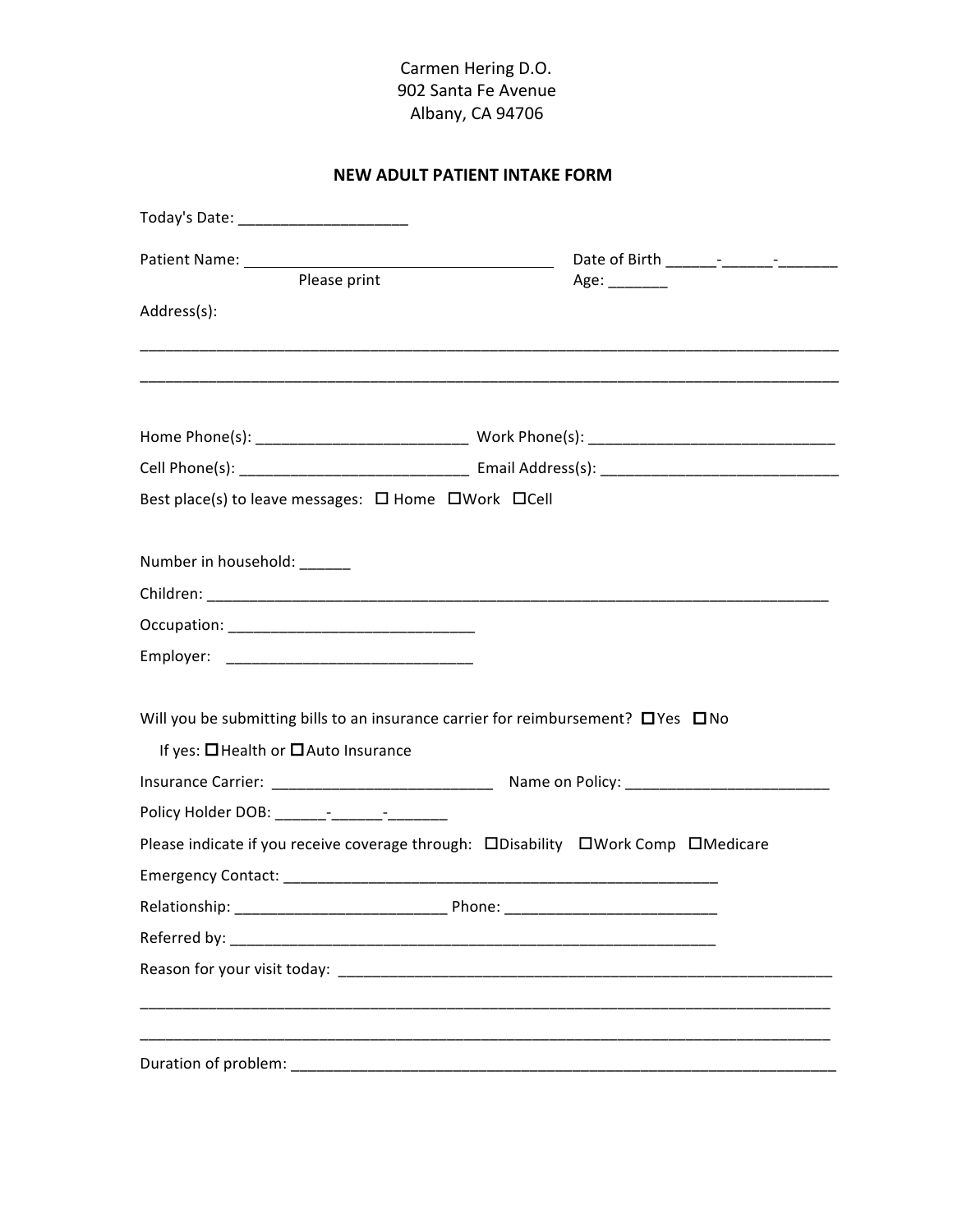## **Carmen Hering D.O.** '''''''''''''''''''''''''''''''''''''''''''''''''''''''''''''902'Santa'Fe'Avenue Albany, CA 94706

#### **ADULT HEALTH QUESTIONNAIRE**

Page 1

Family History – Did any blood relative suffer any of the following? Please indicate the following: M = mother; F = father; B = brother; S = sister; MGM = maternal grandmother; MGP = maternal grandfather; PGM = paternal grandmother; PGP = paternal grandfather)

| ப  | Epilepsy              |    | Anemia               | ப | <b>Hepatitis</b> |
|----|-----------------------|----|----------------------|---|------------------|
|    | Migraine              |    | <b>Bleeds easily</b> |   | Cancer           |
| ΙI | <b>Mental Illness</b> | ΙI | Osteoporosis         |   |                  |
| ΙI | Glaucoma              |    | Arthritis            |   |                  |
|    | <b>Diabetes</b>       |    | Heart disease        |   |                  |
| ப  | Thyroid               |    | Hypertension         |   |                  |
| ப  | Hayfever              |    | High cholesterol     |   |                  |
|    | Asthma                |    | Alcoholism           |   |                  |

\_\_\_\_\_\_\_\_\_\_\_\_\_\_\_\_\_\_\_\_\_\_\_\_\_\_\_\_\_\_\_\_\_\_\_\_\_\_\_\_\_\_\_\_\_\_\_\_\_\_\_\_\_\_\_\_\_\_\_\_\_\_\_\_\_\_\_\_\_\_\_\_\_\_\_\_\_\_\_\_\_\_ \_\_\_\_\_\_\_\_\_\_\_\_\_\_\_\_\_\_\_\_\_\_\_\_\_\_\_\_\_\_\_\_\_\_\_\_\_\_\_\_\_\_\_\_\_\_\_\_\_\_\_\_\_\_\_\_\_\_\_\_\_\_\_\_\_\_\_\_\_\_\_\_\_\_\_\_\_\_\_\_\_\_

Allergies (drugs, foods, environmental):

Healthcare Practitioner(s) from whom you are *currently* receiving medical care:

| Physician/ Practitioner | Condition being treated | Medications/Supplements |
|-------------------------|-------------------------|-------------------------|
|                         |                         |                         |
|                         |                         |                         |
|                         |                         |                         |
|                         |                         |                         |
|                         |                         |                         |
|                         |                         |                         |
|                         |                         |                         |
|                         |                         |                         |
|                         |                         |                         |

| <b>Past Surgical Procedures</b> | Date | Reason performed |
|---------------------------------|------|------------------|
|                                 |      |                  |
|                                 |      |                  |
|                                 |      |                  |
|                                 |      |                  |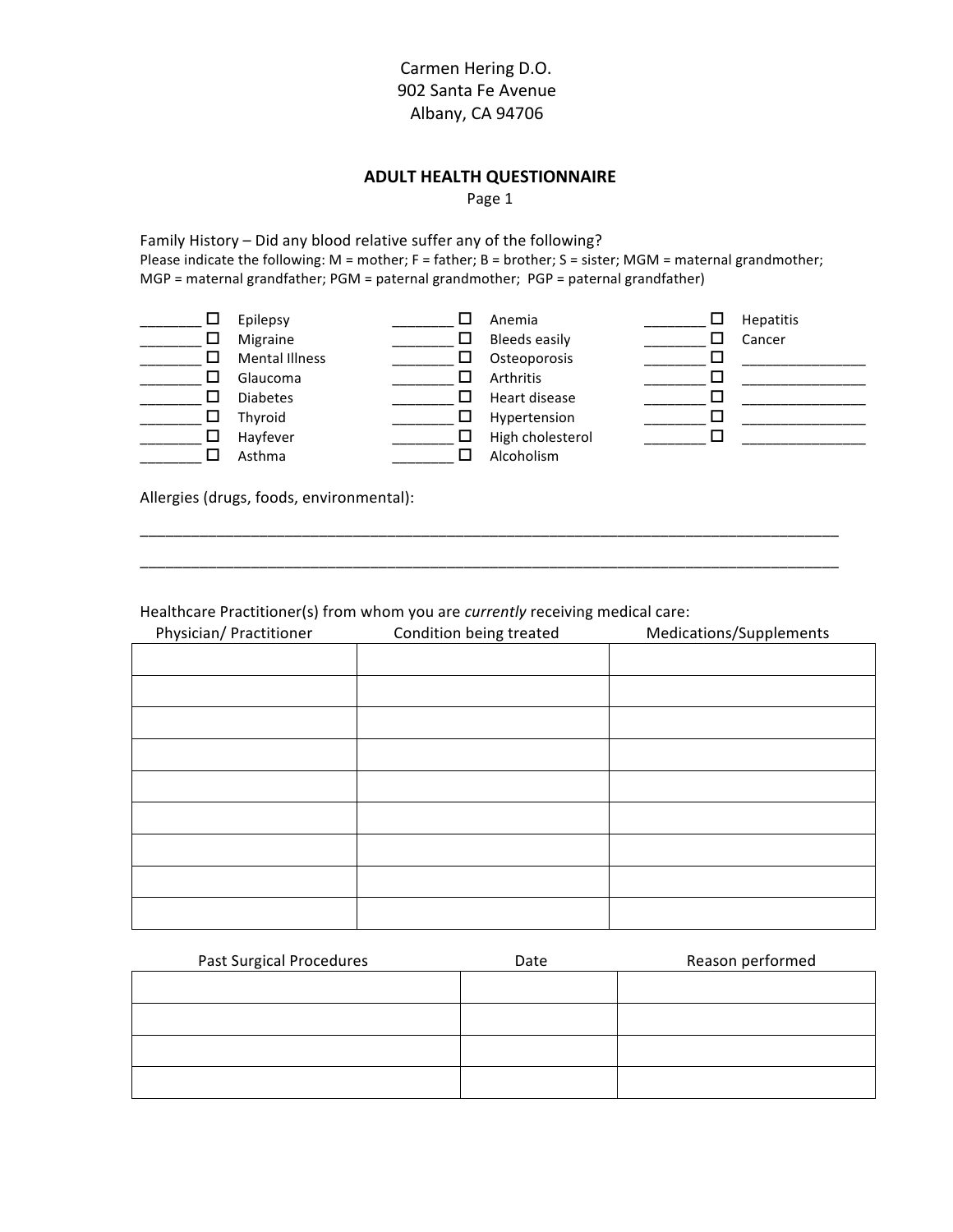#### **ADULT HEALTH QUESTIONNAIRE**

Page 2

#### **MEDICAL HISTORY**

- $\Box$  Decreased hearing
- $\Box$  Ringing in ear
- $\Box$  Ear infections
- $\Box$  Dizzy or fainting spells
- $\Box$  Failing vision or eye pain
- $\square$  Double or blurred vision
- $\Box$  Nose bleeds recurrent
- $\square$  Sinus trouble
- $\Box$  Sore throats frequent
- $\Box$  Hoarseness prolonged
- $\Box$  Hayfever / Allergies
- $\Box$  Pneumonia / Pleurisy
- $\Box$  Bronchitis / Chronic cough
- $\Box$  Asthma / Wheezing
- $\square$  Shortness of breath □ On exertion □ lying flat
- $\Box$  Chest pain
- $\Box$  High blood pressure
- $\Box$  Heart murmur  $\square$ swollen ankle □irregular pulse  $\Box$ palpitations
- $\Box$  Leg pain when walking
- $\Box$  Varicose veins / Phelebitis
- $\Box$  Cold numb feet
- $\Box$  Loss of appetite recent
- $\Box$  Difficulty swallowing  $D$ heartburn  $\Box$  peptic ulcer
	- □ persistent Nausea / vomiting
- $\Box$  Abdominal Pain chronic
- $\Box$  Gallbladder trouble
- $\Box$  Jaundice / Hepatitis
- □ Diarrhea □ Constipation
- □ Diverticulosis □ Crohn's / Colitis
- $\Box$  Inflammatory Bowel Syndrome
- $\Box$  Bloody or tarry stool
- $\Box$  Hemorrhoids  $\Box$  Hernia
- $\Box$  Urination / Overactive bladder □ Overnight more than twice  $\Box$  More than 8 times / 24 hrs  $\Box$ Urgency to urinate □with leakage  $\Box$  Decrease in force/flow  $\Box$  painful  $\Box$  Stress incontinence – urine leakage with exercise / movement  $\Box$  Blood in urine  $\Box$ Kidney stones  $\Box$  Urine infections – frequent  $\square$  Sexually transmitted diseases  $\Box$  Sexual problems  $\Box$  Weight loss  $\Box$ Gain – recent
- $\Box$  Anemia  $\Box$ Bruise easily
- $\Box$  Blood transfusions
- $\Box$  Cancer
- □Chronic fatigue □Thyroid disease  $\square$  Diabetes
- $\Box$ Stroke
- $\Box$  Seizures
- $\Box$  Tremor / hands shaking
- $\Box$  Numbness / tingling sensations
- $\Box$  Headaches frequent
- $\Box$  Arthritis / Rheumatism
- $\Box$  Back pain recurrent
- $\Box$  Bone fracture / joint injury
- $\Box$  Osteoporosis
- $\Box$  Foot pain  $\square$  Gout
- $\Box$  Rashes  $\Box$ Hives
- $\Box$  Psoriasis  $\square$ Eczema
- $\Box$  Any type of sleeping difficulty
- $\square$  Depression  $\Box$ Nervousness
- $\Box$  Agitation □Memory loss
- $\Box$  Moodiness  $\Box$ Suicidal thoughts
- $\Box$  Phobias □Mental illness
- $\Box$  Feelings of worthlessness
- □ Rheumatic fever □ Scarlet fever
- □ Chickenpox □Polio □Mumps
	- $\square$  Measles □German measles
	- $\Box$  Tuberculosis  $\Box$  Herpes
	- $\Box$  AIDS / HIV
- $\Box$  Alcohol oz per week
- $\Box$  Coffee / Tea \_\_\_\_\_ cups per day
- $\Box$  Smoking \_\_\_\_\_\_ cig/day
- # years \_\_\_\_\_\_ year quit\_\_\_\_\_
- 口 Exercise \_\_\_\_\_\_\_\_\_\_\_\_\_\_\_\_\_\_\_\_\_\_\_\_
- $\Box$  Street drugs
- $\Box$  Acupuncture / tattoos
- $\Box$  Hair loss □ progressive □ recent
- **MALES:**  $\Box$  Prostate problems

**FEMALES** Please complete: **Menstrual Flow:** 

- $\Box$  Regular
- $\Box$  Irregular
- $\Box$  Pain/Cramps
- Days of flow
- Length of cycle \_
- Date of 1<sup>st</sup> day of last period
- $\Box$  Pain / Bleeding during or after sex

 $\frac{1}{1}$ 

- Number of Pregnancies
- Abortions
- **Miscarriages**
- Live Births
- Birth control method
- $\Box$  Flushing / Menopause Date of last PAP test  $\square$  Normal  $\square$  Abnormal
- Date of last mammogram
	- $\Box$  Normal  $\Box$  Abnormal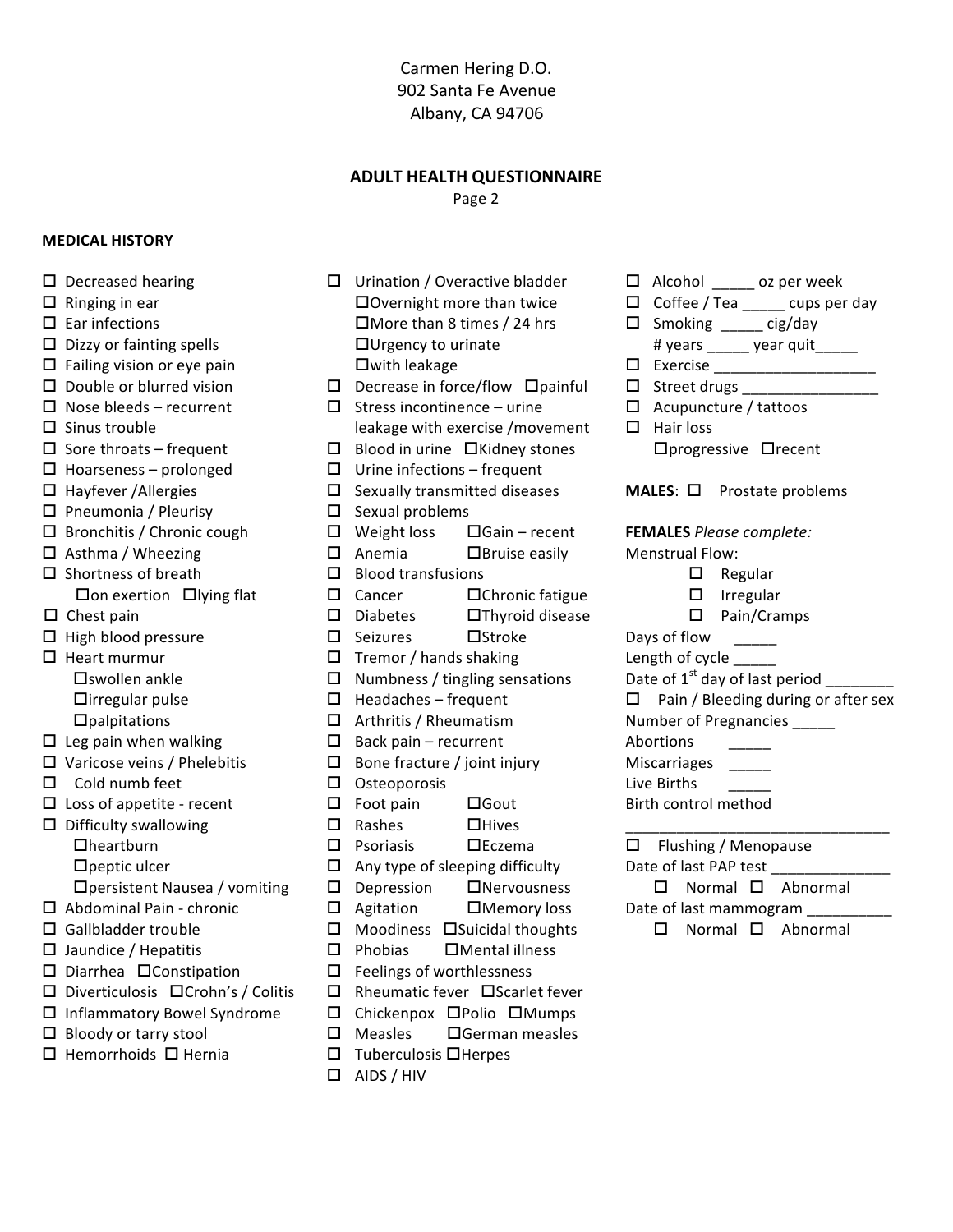### **OFFICE POLICIES**

#### **Welcome:**

To help you get acquainted with our office, we have prepared a few words about our policies. If you have any questions or suggestions, please feel free to discuss these with us at any time. Please read and sign each form; this indicates to us that you have read and understand our guidelines.

#### **Your!Appointment:**

Appointments can be made either online or by phone. Every effort is made to examine newborn infants as soon' as possible after birth. Special priority is also given to those with acute injuries or medical conditions and pregnant or post-partum women. Your appointment is time set aside for you to see your doctor. Note that we have a two business day or 48 hour cancellation policy. If you cancel an appointment less than 48 hours prior to its scheduled time, you will be billed *one-half* the visit fee. Appointments may be cancelled online or by phone (please see our online instruction form). A message may be left on our voicemail at any time. The earlier you can inform us of a change in your plans, the sooner we can give your appointment to someone else in need.

#### **Fragrances:**

Some of our patients are allergic to environmental pollutants, such as perfumes and hair sprays; we would appreciate it if you refrain from wearing these to our office.

#### **Cell!phones:**

We make every effort to cultivate a tranquil, healing environment for our patients. Please refrain from using cell phones in the building and silence any ringers and alarms. Emergent calls can be taken outside the building. We appreciate your understanding.

#### **Fees & Payment:**

*We require payment for services at the time they are provided.* We supply a standard itemized receipt, also known as a "superbill", which you may submit to your insurance company in case you qualify for reimbursement. *Dr. Hering is not a contracted provider with Medicare, therefore Medicare beneficiaries are not allowed to submit* claims to Medicare for reimbursement. If you have Medicare, please read and sign our Medicare Beneficiary Agreement.

In the case of minors, the parent or guardian who accompanies the minor is responsible for payment, even if the parents are separated or divorced and the person responsible for paying medical bills is not present at the time of the visit. If your check is returned from the bank, we will charge a \$30.00 "return check" fee. For patients requesting photocopies of their medical records, a \$25 copying fee applies.

#### **Children:**

Children must be supervised by their caretaker. For their own safety, please do not allow children to roam about in other rooms or to touch electrical objects.

Thank you for taking the time to read this policy sheet. If you have any questions about this policy, please ask them now. We understand that you have come here to seek specialized treatment and we will endeavor to assist you in a speedy recovery; however, we cannot guarantee any specific result.

I have read and understand the above policy and agree to it.

Patient/Guardian'Signature:' '''''''''''''''''''''''''''''''''''''''''' ''''''''''''Date: ''''''''''''''''''''''''' (Print Name of Patient/Guardian)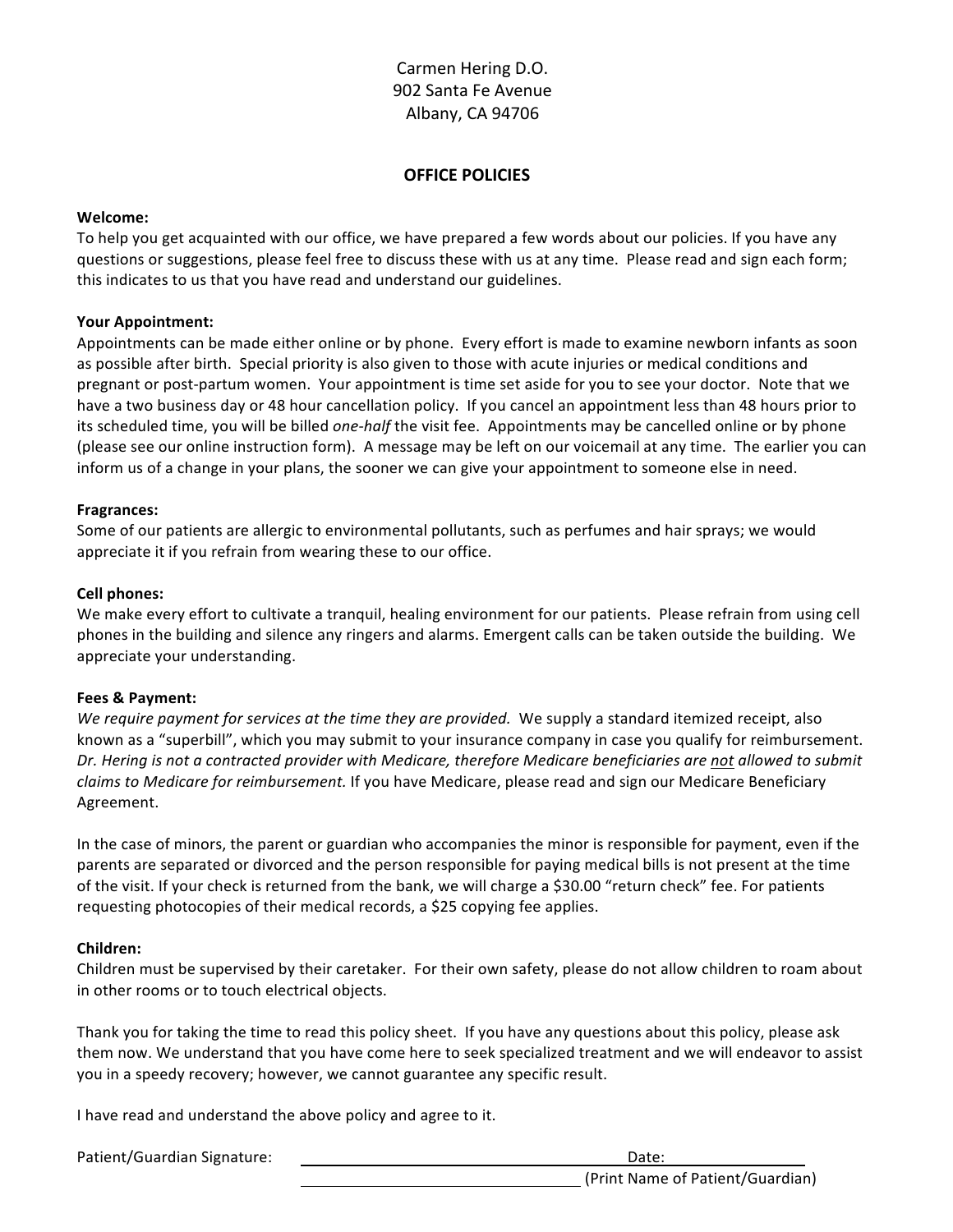## **MEDICAL!RELEASE!FORM**

| Today's Date: _________________                                                               |                                                                                                                  |
|-----------------------------------------------------------------------------------------------|------------------------------------------------------------------------------------------------------------------|
| Please print                                                                                  |                                                                                                                  |
| 1. Permission to release information to Insurance Carriers:                                   |                                                                                                                  |
|                                                                                               | I give permission to this office to release medical information to my health or automobile insurance company.    |
|                                                                                               | Date                                                                                                             |
| (Print Name of Patient/Guardian)                                                              |                                                                                                                  |
| $\Box$ Please contact me when you receive requests for information from my insurance carrier. |                                                                                                                  |
| 2. Permission to Share Information with Health providers:                                     |                                                                                                                  |
| coordinate my care.                                                                           | I give permission to this office to share my medical information with my other health providers so that they may |

Patient/Guardian'Signature:'

(Print Name of Patient/Guardian)

❏''Please'contact'me'before'sharing'any'information'with'my'other'health'providers.

Date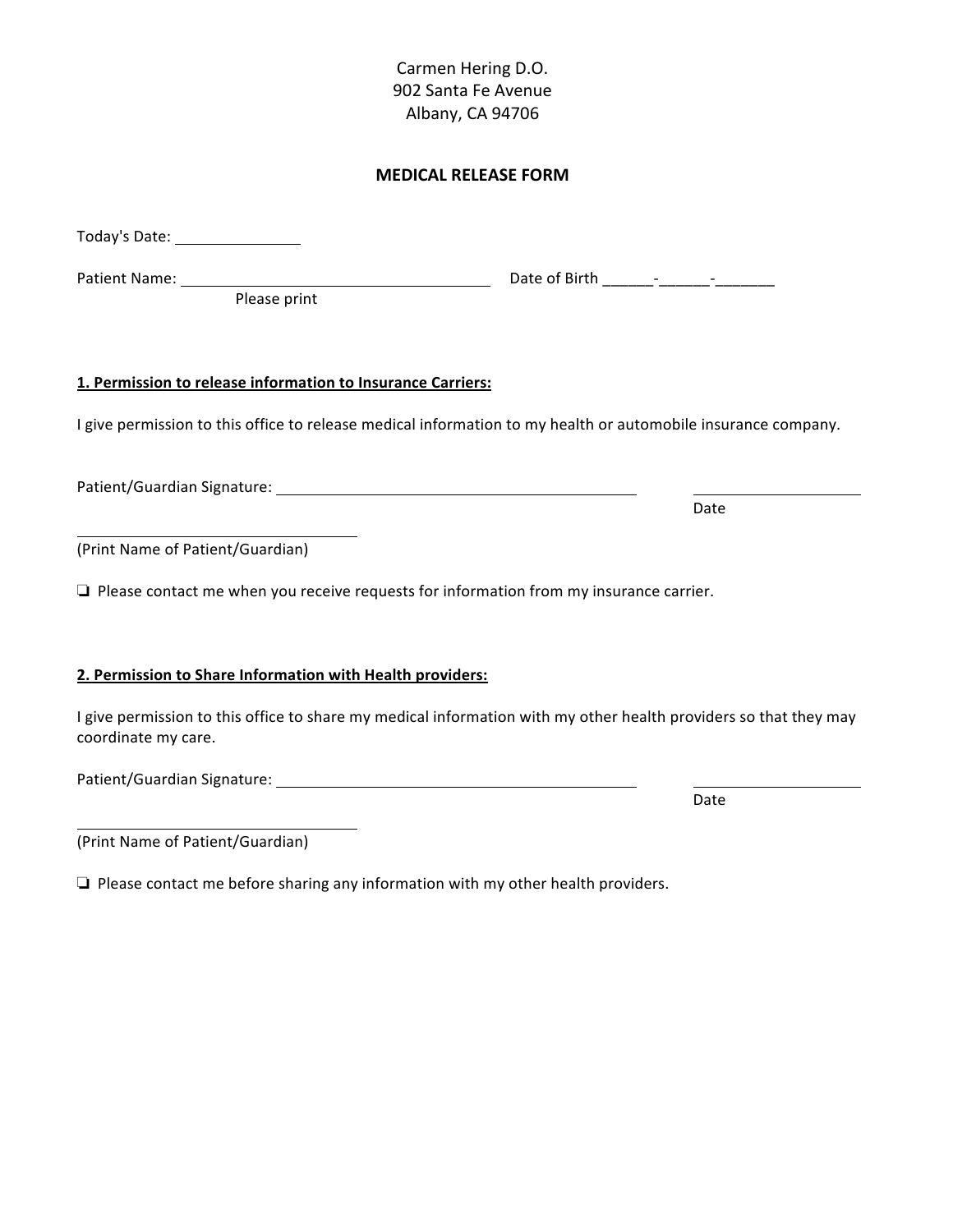## **HIPPA NOTICE OF PRIVACY PRACTICE - ACKNOWLEGEMENT OF RECEIPT**

I hereby acknowledge that I received a copy of this medical practice's Notice of Privacy Practices, which is available online and in the reception area. I further acknowledge that a copy of the current notice is posted in the reception area and that a copy of any amended Notice of Privacy Practices will be available at each appointment.

 $\Box$  I would like to receive a copy of any amended Notice of Privacy Practices by email at:

Patient/Guardian'Signature:'

(Print Name of Patient/Guardian)

Address:' ''''''' ''''''' ''''''''''

If not signed by the patient, please indicate relationship:

 $\Box$  Parent or guardian of minor patient

 $\Box$  Guardian or conservator of an incompetent patient

Date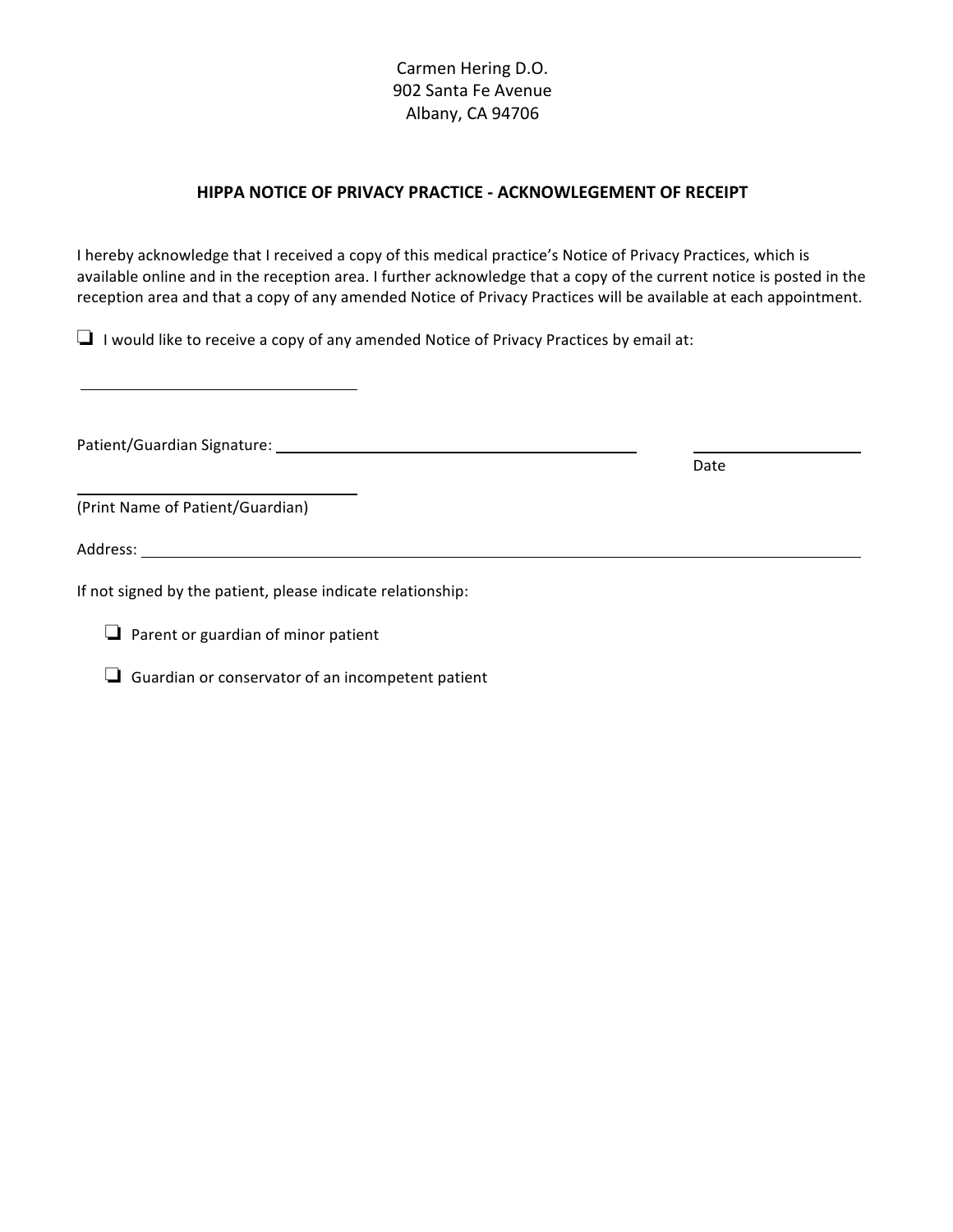## **OFFICE PATIENT PRIVACY POLICY**

In order to protect sensitive personal and medical information, we have instituted a number of measures aimed at maintaining your privacy. The National Institutes of Health have newly developed the *Health Insurance Portability and Accountability Act* (HIPAA), which requires that every medical provider makes a privacy policy available to their patients. This effort is set in place to maintain privacy of patient information in an era of high technology and data-laden medical systems. The following is the policy for patients of this office regarding patient privacy and confidentiality of information collected and stored in this office:

1. For payments and scheduling, Yvonne Kanis (our office manager), will assist you.

2. An information sheet with demographic data, insurance information, consent for treatment and medical disclosure will be completed by every patient as part of her/his record. A copy of this sheet will be available to our office manager for billing purposes.

3. All superbills for office visits will be shared with the office manager in order to process insurance claims and record business transactions for tax purposes.

4. Any paper trash with patient information will be shredded prior to discarding it.

5. Employees and staff are required to sign a confidentiality agreement regarding any information they are exposed to in the office setting, which is not to be discussed or revealed to any person(s)/business(es) outside of the office setting without prior written consent by the patient/legal guardian.

6. Medical release forms are required to be signed by the individual or parent/guardian in order to release any medical information to themselves, medical offices, insurance companies, or to any other desired location. A copying charge may apply for extensive record copying.

7. All medical related conversations will occur in private.

8. All papers related to patient care will be stored in locked cabinets when not in use, where only authorized medical and administrative staff has access to them.

9. Any breech of confidentiality must be submitted in writing to Carmen Hering D.O. for proper action to be taken to amend the situation and/or policy.

I have read and understand the above Patient Privacy Policy.

Patient/Guardian Signature:

Date

(Print Name of Patient/Guardian)